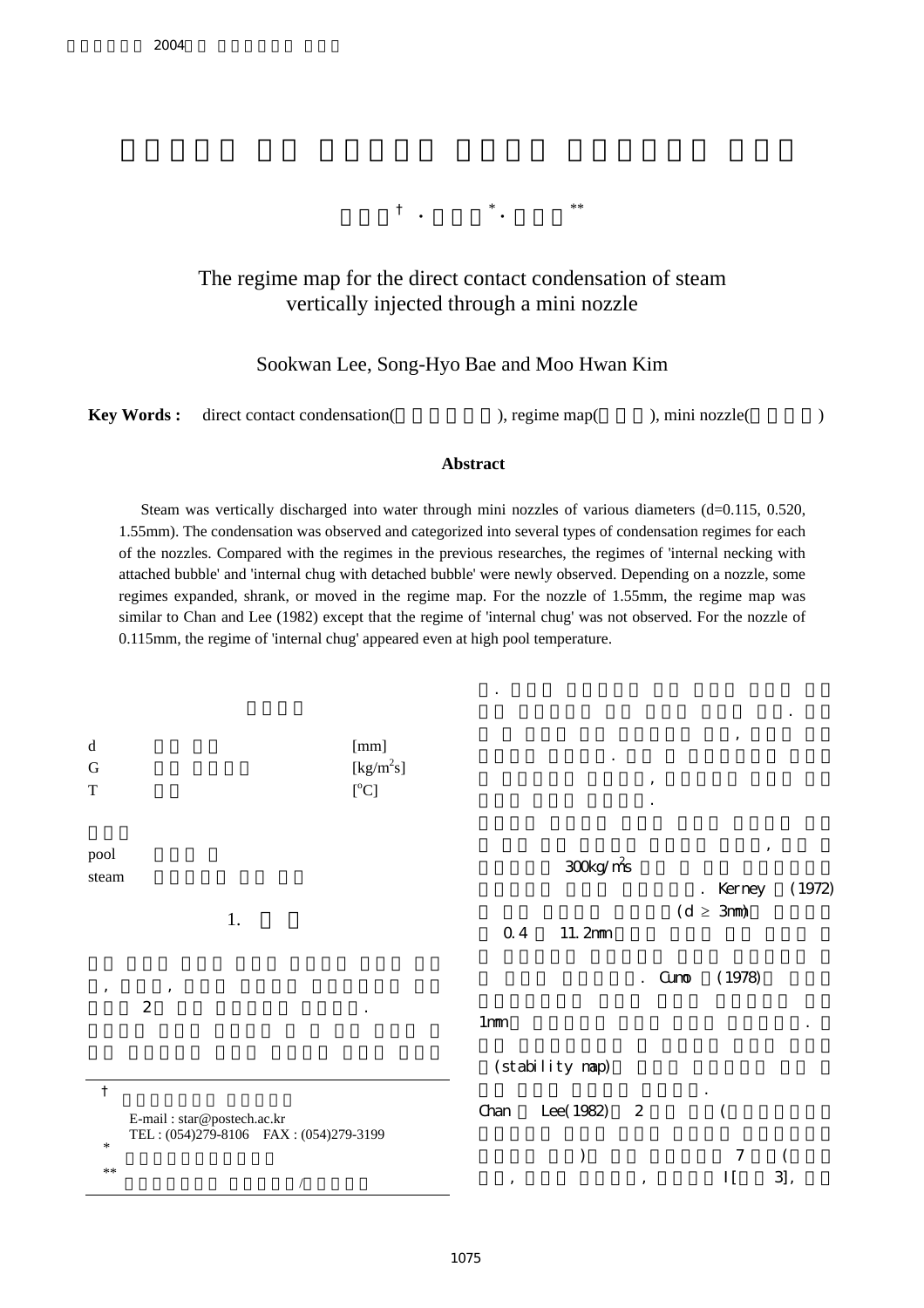









질량유속에서 질량유량이 측정되었다. 그리고



| <b>Table 1</b> Test range of steam mass flow rate |  |  |  |  |
|---------------------------------------------------|--|--|--|--|

| (d),  | $(T_{\text{steam}}),$ | (G),            |
|-------|-----------------------|-----------------|
| mm    | $^{\circ}C$           | $kg/m^2s$       |
| 1.55  | $98.65 - 118.2$       | $2.862 - 185.8$ |
| 0.520 | $98.78 - 117.0$       | $22.60 - 259.0$ |
| 0.115 | $99.08 - 130.0$       | $121.0 - 1251$  |





들어 내었다. 스팀발생기에 증류수를 채우고 진공펌프로 증류수에 용해된 기체를 제거하였다.

 $0.35g/s$ 

하고 전자저울의 최대측정용량에 맞추었다.  $(d=0.115, 0.520, 1.55mm)$  $\lambda$  $( , )$ 였다. 그리고 가는 열전대를 삽입하여 노즐 내부

스팀온도를 측정하였다.

조의 모서리 영향을 방지하였다.

 $\overline{\phantom{a}}$ 

 $2.2$ 

조절하였다.

 $Fig.2$  ,  $\qquad \qquad$ ,  $\qquad \qquad$ ,

(immersion heater), 센서, 열전대, 노즐로 테스트 풀을 구성하였다.



 $\mathcal{L}$  , which are given the set of  $\mathcal{L}$ 



**Fig. 2** Schematic diagram of the test pool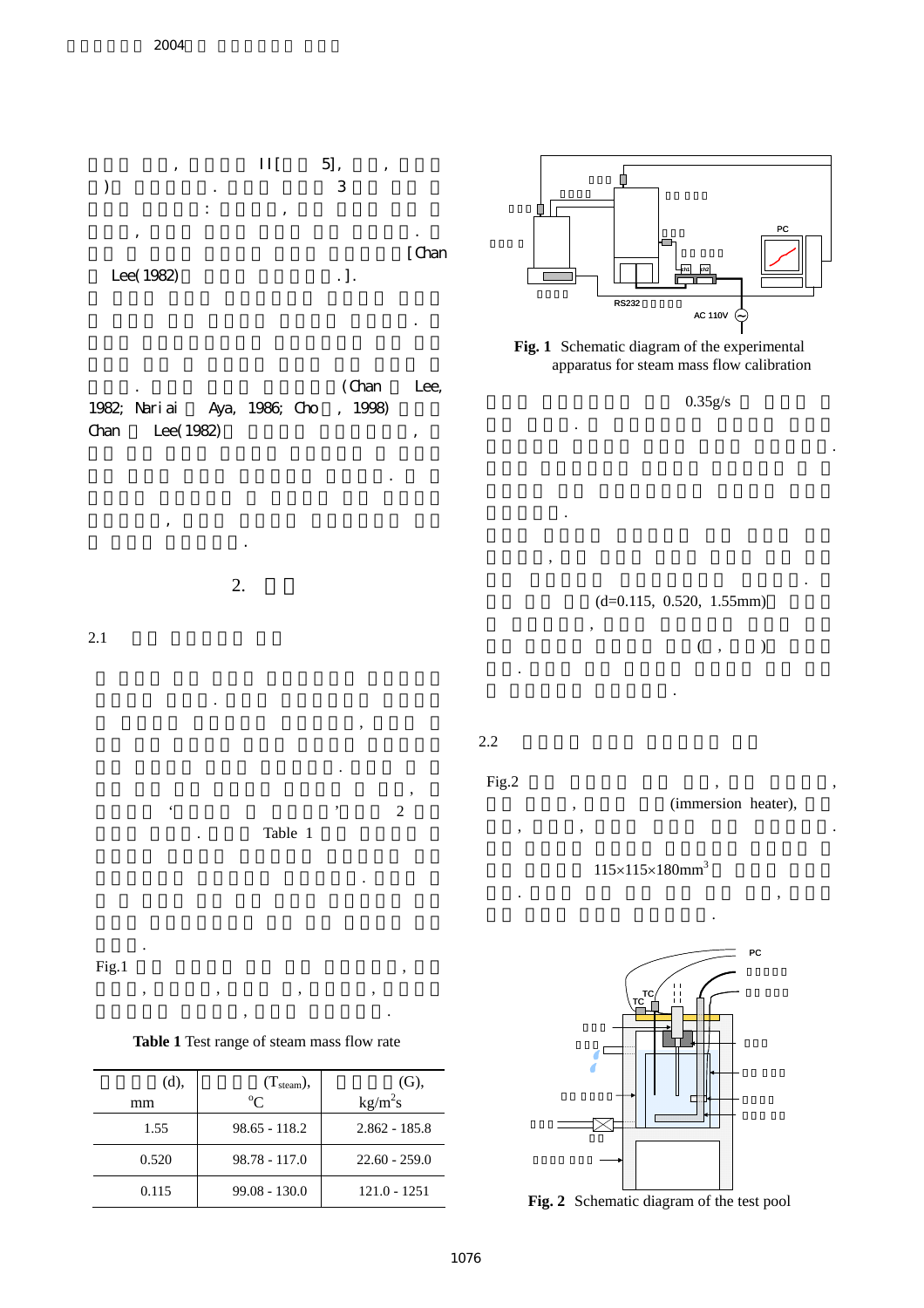

(internal necking with attached bubble), I(oscillatory bubble I),



**Fig. 4** Photoghraph of 'internal necking with attached bubble' regime for the nozzle of 1.55mm

나아갔다.

 $Fig.6-8$ 

하였다.

3.2 (condensation regime map)

응축영역도를 작성하였다. 노즐에 따라, 어떤 영역

.  $\mathcal{L}_{\mathcal{A}}$  $\overline{\phantom{a}}$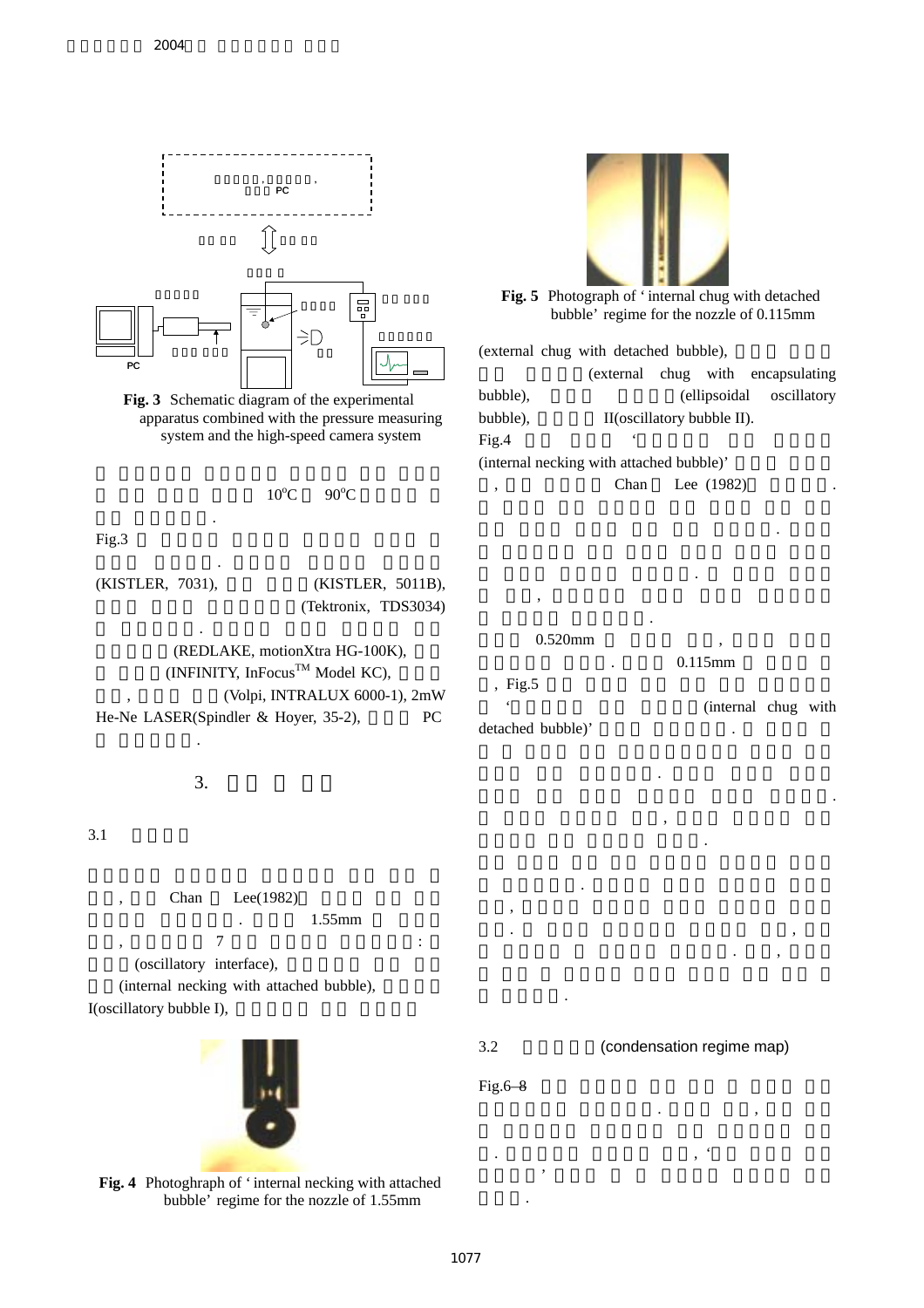

**Fig. 6** Condensation regime map for the nozzle of 1.55mm



(Kerney , 1972; Cumo , 1978)  $800\text{kg/m}^2\text{s}$  $S$ 





**Fig. 7** Condensation regime map for the nozzle of 0.520mm



**Fig. 8** Condensation regime map for the nozzle of 0.115mm

 $\overline{\phantom{a}}$ 역의 직접접촉 응축에 대한 연구를 수행하였다.  $\overline{\phantom{a}}$ ' Secondary '  $\mathcal{S}$ 

 $\ddot{\textbf{r}}$ '분리 기포가 있는 내부쳐그'라는 새로운 영역이 관찰되었다. 노즐에 따라, 어떤 영역은 확대하거나 축소하거나 혹은 이동하기도 하였다. 그리고 모든  $\overline{\phantom{a}}$ 

 $\mathcal{P}_{\mathcal{P}}$ 

량을 측정하는 유량계의 개발이 요구된다.

 $\,$ ,  $\,$ ,  $\,$ ,  $\,$ ,  $\,$ ,  $\,$ ,  $\,$ ,  $\,$ ,  $\,$ ,  $\,$ ,  $\,$ ,  $\,$ ,  $\,$ ,  $\,$ ,  $\,$ ,  $\,$ ,  $\,$ ,  $\,$ ,  $\,$ ,  $\,$ ,  $\,$ ,  $\,$ ,  $\,$ ,  $\,$ ,  $\,$ ,  $\,$ ,  $\,$ ,  $\,$ ,  $\,$ ,  $\,$ ,  $\,$ ,  $\,$ ,  $\,$ ,  $\,$ ,  $\,$ ,  $\,$ ,  $\,$ ,

4.

파동 데이터가 매우 유용하였다.

관찰되었다.



- (1) Chan, C.K. (1978). "Dynamic pressure pulse in steam jet condensation," Proc. 6th Int. Heat Transfer Conf., Tokyo, Vol. 3, pp.221-225.
- (2) Cho, S., Song, C.-H., Park, C.-K., Yang, S.-K., and Chung, M.-K. (1998). "Experimental study on dynamic pressure pulse in direct contact condensation of steam jets discharging into subcooled water," NTHAS98: First Korea-Japan Symposium on Nuclear Thermal Hydraulics and Safety, pp.291-297.
- (3) Cumo, M., Parello, G.E., and Ferrari, G. (1978). "Direct heat transfer in pressure-suppression systems,"